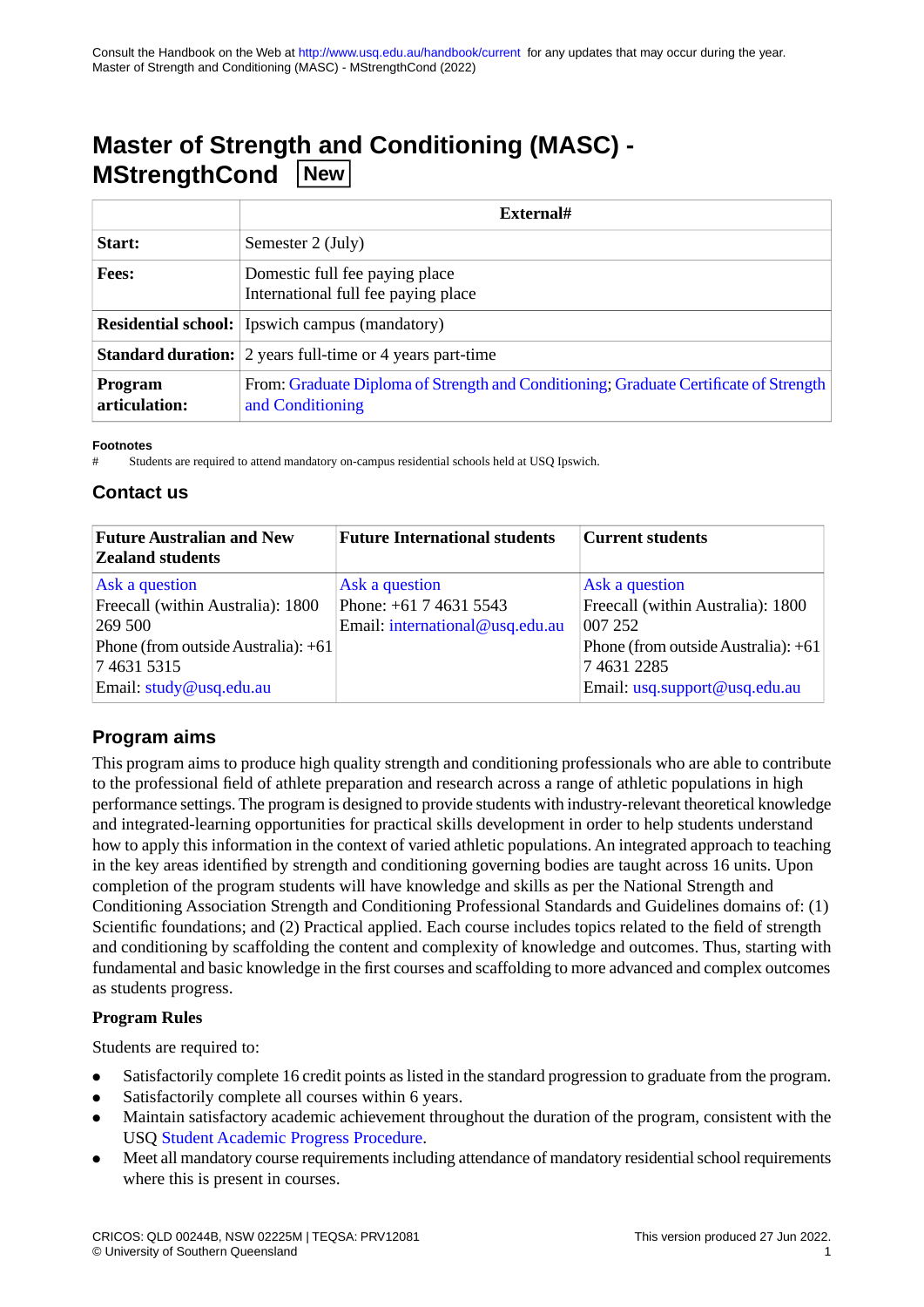- S atisfactorily complete 100% of professional placement hours as specified by the [Australian Strength](https://www.strengthandconditioning.org/) [and Conditioning Association \(ASCA\)](https://www.strengthandconditioning.org/). (Please note: Students who do not satisfactorily complete and/or demonstrate unsatisfactory performance in a professional placement will need to discuss their performance with the Course Examiner in the first instance to discuss their progression plan, and/or the Program Director before withdrawing from a placement course or enrolling in any subsequent placement courses. Students will be unable to enrol in any placement course from which they have withdrawn in the same teaching period).
- Meet the [Inherent Requirements](https://www.usq.edu.au/study/apply/entry-requirements/inherent-requirements) for the Master of Strength and Conditioning.

### **Program objectives**

- (1) Select and critically apply an evidence-based approach to strength and conditioning concepts, research and perspectives associated with current practice in high performance settings.
- (2) Critically analyse and synthesise relevant strength and conditioning principles and concepts, scientific literature, research methodology, problems and theories, and apply this knowledge to advance training in athletic populations in a safe and effective manner.
- (3) Strategically utilise specialised skills and advanced theoretical knowledge to analyse, evaluate and communicate strength and conditioning concepts in applied practice.
- (4) Apply and integrate specialised skills and theoretical knowledge in the planning, design and execution and evaluation of strength and conditioning programs, concepts and methodologies for athletic populations.
- (5) Demonstrate effective application of a range of professional skills when interacting with culturally and linguistically diverse athletic populations and professionals including behaving and communicating in an ethical, respectful and culturally safe manner with Aboriginal and Torres Strait Islander peoples and communities.
- (6) Acquire advanced knowledge on current trends and professional issues affecting strength and conditioning in high performance settings.
- (7) Demonstrate advanced coaching skills and strategies appropriate for working in high performance settings with various athletic populations.
- (8) Critically appraise research employing evidence-based approaches, advanced conceptual and theoretical knowledge skills to plan, develop and execute a strength and conditioning research manuscript.

## **Australian Qualifications Framework**

The Australian Qualifications Framework (AQF) is a single national, comprehensive system of qualifications offered by higher education institutions (including universities), vocational education and training institutions and secondary schools. Each AQF qualification has a set of descriptors which define the type and complexity of knowledge, skills and application of knowledge and skills that a graduate who has been awarded that qualification has attained, and the typical volume of learning associated with that qualification type.

This program is at AQF Qualification Level 09. Graduates at this level will have specialised knowledge and skills for research, and/or professional practice and/or further learning.

The full set of levels criteria and qualification type descriptors can be found by visiting [www.aqf.edu.au](http://www.aqf.edu.au).

### **Admission requirements**

To be eligible for admission, applicants must satisfy the following requirements:

- Completion of an Australian university three-year or four-year bachelor degree in the area of sport and exercise science, or equivalent, with a minimum GPA > 4.5; **OR**
- Completion of an Australian university three-year or four-year bachelor degree in a relevant health-related discipline with a minimum GPA  $> 4.5$ ; **OR**
- Completion of a Graduate Diploma in the area of sport and exercise science, or relevant health-related discipline with a minimum GPA  $> 4.5$ ;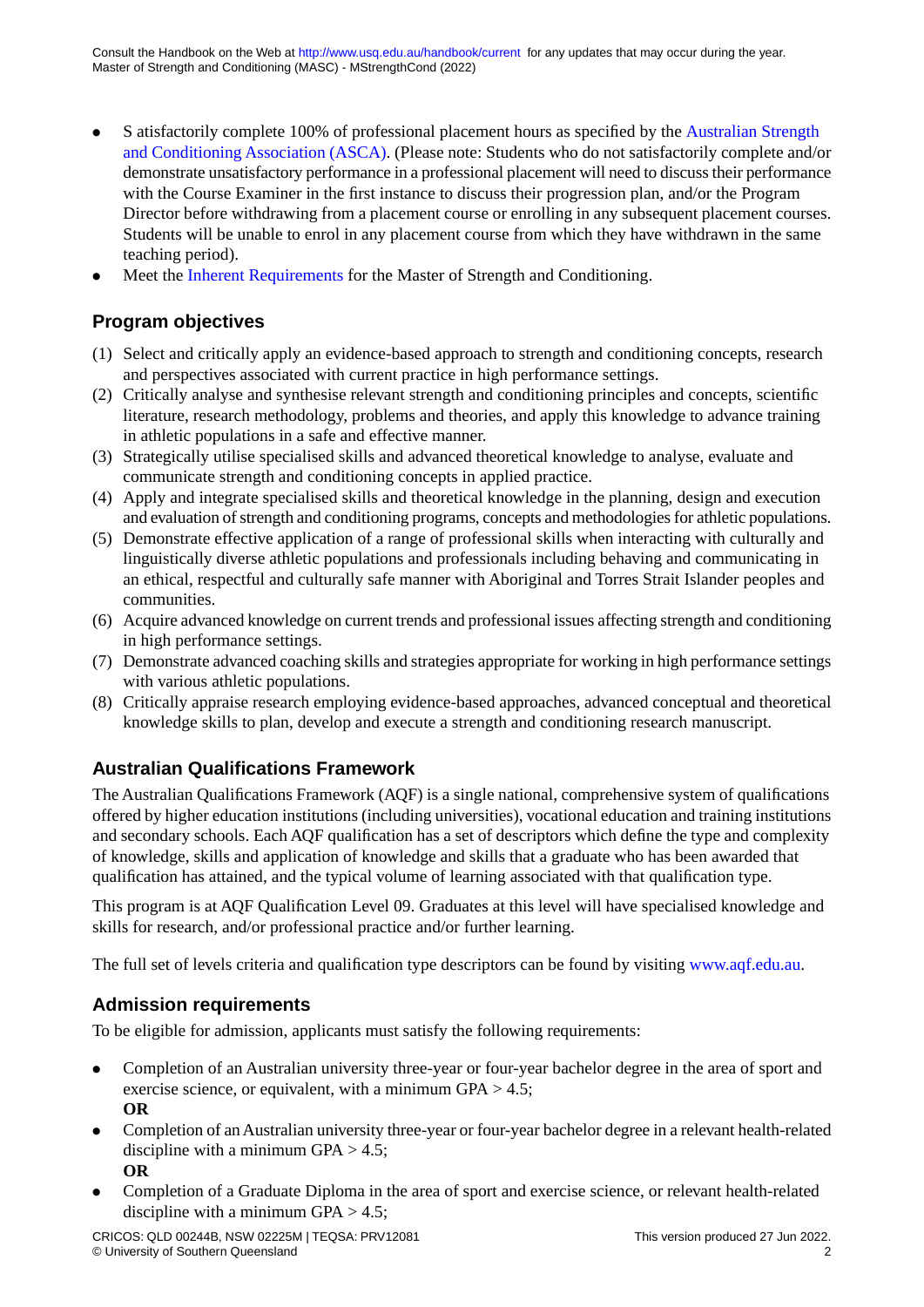#### **OR**

- Completion of USQ's Graduate Diploma of Strength and Conditioning with a GPA  $> 4.5$ .
- English Language Proficiency requirements for Category 4.

All students are required to satisfy the applicable [English language requirements.](http://policy.usq.edu.au/documents/14707PL)

If students do not meet the English language requirements they may apply to study a University-approved [English language program.](http://www.usq.edu.au/study/degrees/english-language-programs) On successful completion of the English language program, students may be admitted to an award program.

#### **Inherent requirements**

There are inherent requirements for this program that must be met in order to complete the program and graduate. Make sure you read and understand the [requirements](https://www.usq.edu.au/study/apply/entry-requirements/inherent-requirements) for this program online.

#### **Requirements for professional experience placements**

Practical experience is an integral component of the Coursework Track and each student is required to undertake and satisfactorily complete 160 hours of practical experience.

Progression into practical courses is dependant upon a pass grade in theoretical and other practical courses which have been set as prerequisites.

Applicants must be willing to undertake and submit the requirements of the University of Southern Queensland for practical placement. Please refer to the applicable [Professional Practice Experience Handbook](https://www.usq.edu.au/current-students/academic/hes-placements/resources-and-forms) for the Master of Strength and Conditioning.

#### **Mandatory documents required prior to commencing industry placement in the program (Coursework Track):**

- Blue Card or Working with Children Check
- Cardiopulmonary Resuscitation Certificate (CPR)
- Australian Police Certificate
- Resume
- **USQ Student Declaration**
- USQ Placement Request Form

#### **All students must also provide the following immunisation evidence prior to commencing industry placements:**

- Hepatitis B immunisation
- Measles, Mumps and Rubella immunisation
- Varicella immunisation
- Pertussis immunisation
- Influenza immunisation
- Tuberculosis Risk Assessment
- Coronavirus (COVID-19)
- Other immunisations as required by health services.

### **Program fees**

#### **Domestic full fee paying place**

Domestic full fee paying places are funded entirely through the full fees paid by the student. Full fees vary depending on the courses that are taken. Students are able to calculate the fees for a particular course via the [Course Fee Schedule](https://www.usq.edu.au/current-students/administration/fees/fee-schedules)

Domestic full fee paying students may be eligible to defer their fees through a Government loan called [FEE-](https://www.usq.edu.au/current-students/administration/fees/higher-education-loan-program)[HELP](https://www.usq.edu.au/current-students/administration/fees/higher-education-loan-program) provided they meet the residency and citizenship requirements.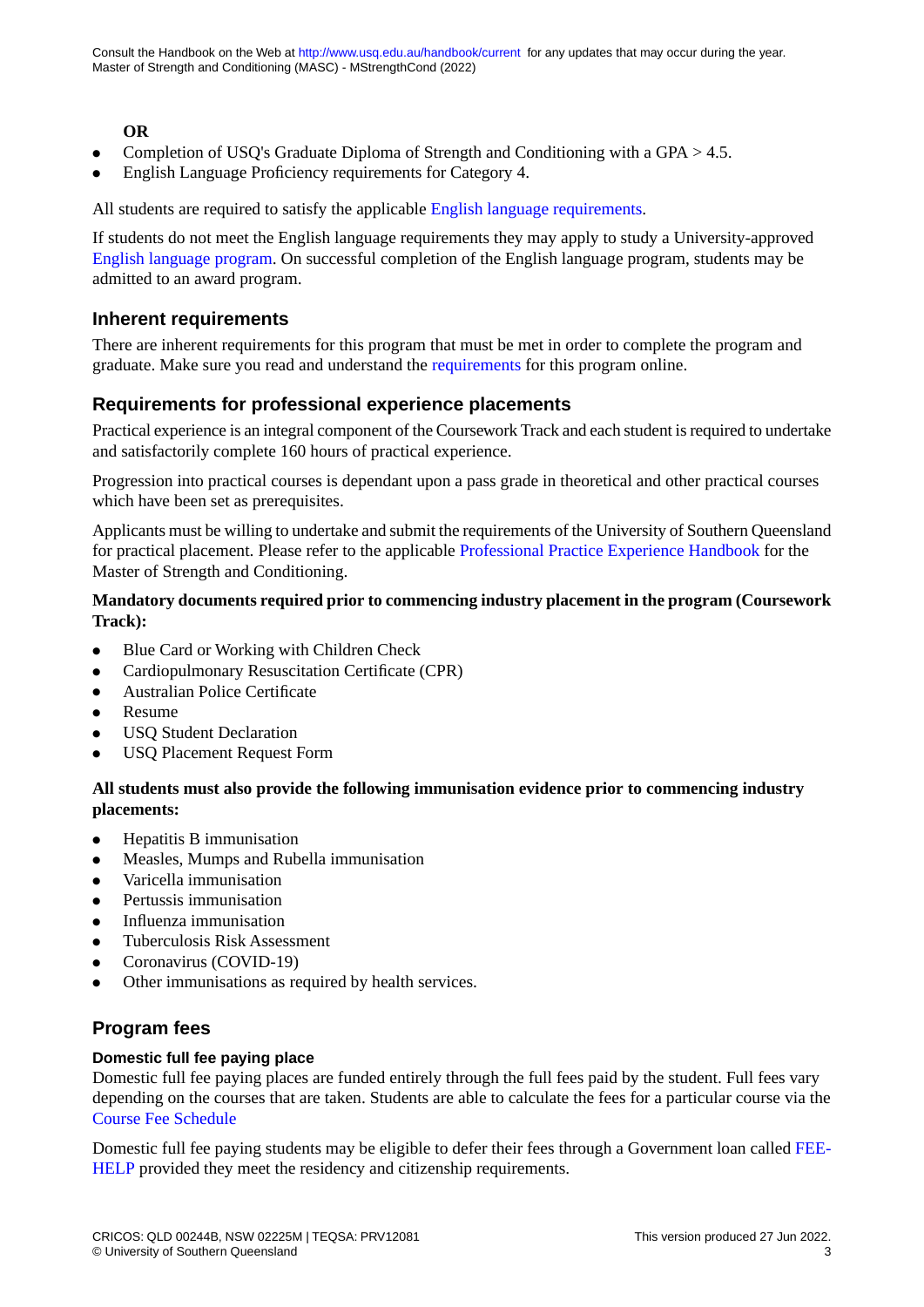Australian citizens, Permanent Humanitarian Visa holders, Permanent Resident visa holders and New Zealand citizens who will be resident outside Australia for the duration of their program pay full tuition fees and are not eligible for [FEE-Help](https://www.usq.edu.au/current-students/administration/fees/higher-education-loan-program).

#### **International full fee paying place**

International students pay full fees. Full fees vary depending on the courses that are taken and whether they are studied on-campus, via distance education/online. Students are able to calculate the fees for a particular course via the [Course Fee Schedules.](https://www.usq.edu.au/current-students/administration/fees/fee-schedules)

### **Program structure**

The program consists of 16 units comprised of:

- 14 core courses; plus
- 2 units of research courses (Research track only) **OR**
- 2 units of coursework courses (Coursework track only)

| <b>Core Courses</b>                                                           | <b>Semester(s) Offered External</b> | <b>Semester(s) Offered Online</b> |
|-------------------------------------------------------------------------------|-------------------------------------|-----------------------------------|
| SES5100 Fundamental Principles<br>of Strength and Conditioning                |                                     | $\mathbf{1}$                      |
| SES5101 Athlete Testing and<br>Monitoring in Sport                            |                                     | 1                                 |
| SES5102 Sports Nutrition and<br>Supplementation for Health and<br>Performance |                                     | 1                                 |
| SES5103 Communication<br>Leadership and Negotiation in Sport                  |                                     | 1                                 |
| SES5104 Scientific Principles of                                              | $\overline{2}$                      |                                   |
| Strength and Conditioning <sup>+</sup>                                        |                                     |                                   |
| SES5105 Technology and Data<br>Science in Strength and                        | $\overline{2}$                      |                                   |
| Conditioning <sup>+</sup>                                                     |                                     |                                   |
| SES5106 Injury Prevention and                                                 | $\overline{2}$                      |                                   |
| Rehabilitation for Athletes <sup>+</sup>                                      |                                     |                                   |
| SES5107 Physiological Aspects of<br><b>Strength and Conditioning</b>          |                                     | $\overline{2}$                    |
| SES6200 Strength and Conditioning<br>Methods for Athletes I (Strength         | 1                                   |                                   |
| and Power) <sup>+</sup>                                                       |                                     |                                   |
| SES6201 Applied Data Analysis<br>and Interpretation in Strength and           | $\mathbf{1}$                        |                                   |
| Conditioning <sup>+</sup>                                                     |                                     |                                   |
| SES6202 Monitoring Athlete<br>Workload, Health and                            | 1                                   |                                   |
| Performance <sup>+</sup>                                                      |                                     |                                   |
| SES6203 Strength and Conditioning                                             | $\overline{2}$                      |                                   |
| Methods II (Speed and Endurance) <sup>+</sup>                                 |                                     |                                   |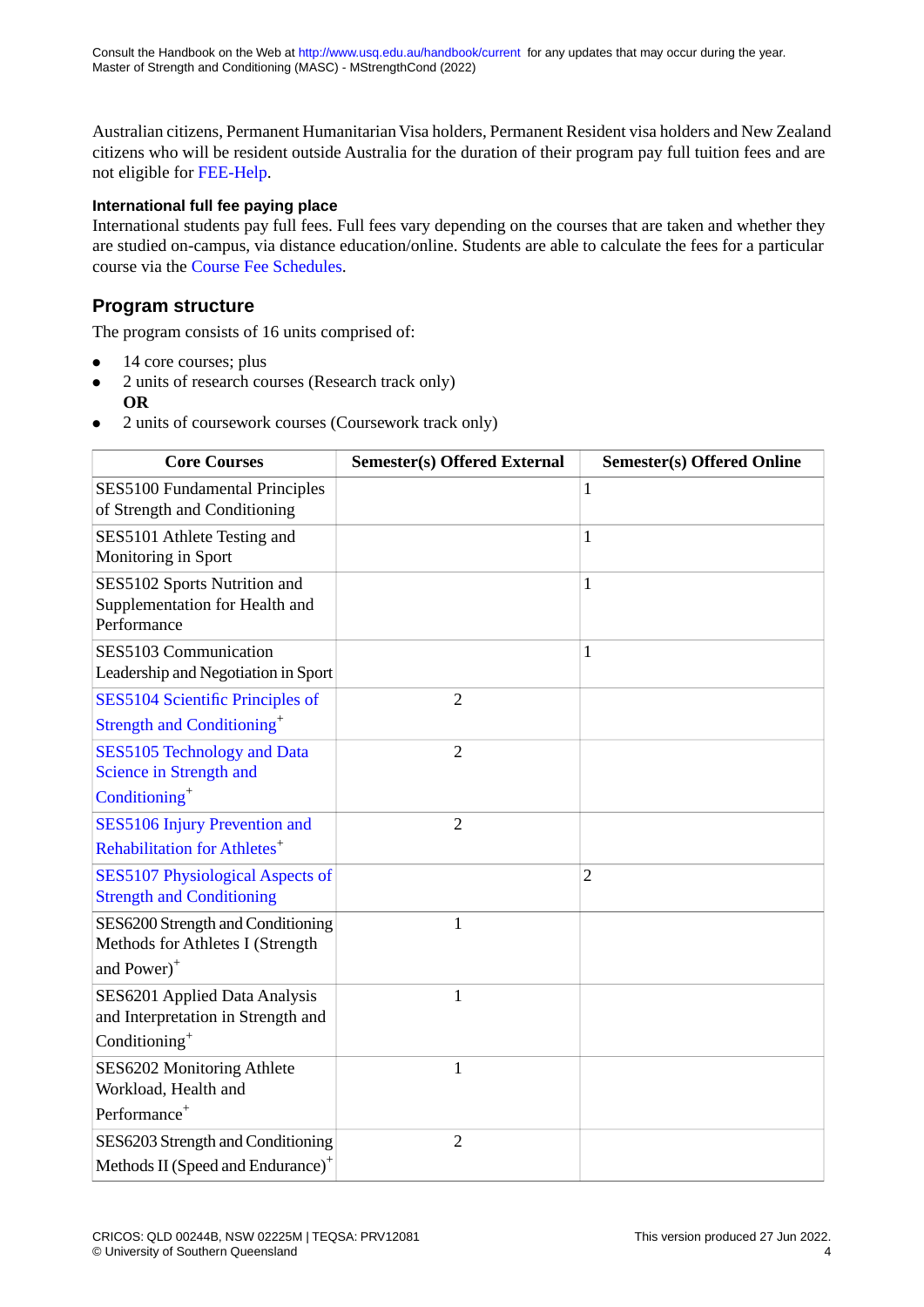Consult the Handbook on the Web at<http://www.usq.edu.au/handbook/current>for any updates that may occur during the year. Master of Strength and Conditioning (MASC) - MStrengthCond (2022)

| SES6204 Current Trends in              | 2              |  |
|----------------------------------------|----------------|--|
| Strength and Conditioning <sup>+</sup> |                |  |
| SES6205 Mental Health and              | $\overline{2}$ |  |
| Wellbeing in Athletes <sup>+</sup>     |                |  |
| <b>Research courses</b>                |                |  |
| SES6300 Research Project -             | 1,2            |  |
| Strength and Conditioning $I^+$        |                |  |
| SES6301 Research Project -             | 1,2            |  |
| Strength and Conditioning $II^+$       |                |  |
| <b>Coursework courses</b>              |                |  |
| SES6400 Strength and Conditioning      | 1,2            |  |
| Practicum $I^+$                        |                |  |
| SES6401 Strength and Conditioning      | 1,2            |  |
| Practicum $II^+$                       |                |  |

#### **Footnotes**

Mandatory residential school held at the Ipswich campus

### **Program completion requirements**

To be eligible to graduate, students must complete all components of the program (16 units) with a passing grade for each course.

### **Required time limits**

Students have a maximum of 6 years to complete this program.

### **Electives/Approved courses**

Students are required to undertake two (2) elective courses from either the Research or Coursework track.

### **Coursework**

#### **Coursework courses**

- SES5100 Fundamental Principles of Strength and Conditioning
- SES5101 Athlete Testing and Monitoring in Sport
- SES5102 Sports Nutrition and Supplementation for Health and Performance
- SES5103 Communication Leadership and Negotiation in Sport
- [SES5104 Scientific Principles of Strength and Conditioning](http://www.usq.edu.au/course/synopses/2022/SES5104.html)
- [SES5105 Technology and Data Science in Strength and Conditioning](http://www.usq.edu.au/course/synopses/2022/SES5105.html)
- [SES5106 Injury Prevention and Rehabilitation for Athletes](http://www.usq.edu.au/course/synopses/2022/SES5106.html)
- [SES5107 Physiological Aspects of Strength and Conditioning](http://www.usq.edu.au/course/synopses/2022/SES5107.html)
- SES6200 Strength and Conditioning Methods for Athletes I (Strength and Power)
- SES6201 Applied Data Analysis and Interpretation in Strength and Conditioning
- SES6202 Monitoring Athlete Workload, Health and Performance
- SES6203 Strength and Conditioning Methods II (Speed and Endurance)
- SES6204 Current Trends in Strength and Conditioning
- SES6205 Mental Health and Wellbeing in Athletes

#### **Research track**

- SES6300 Research Project Strength and Conditioning I
- SES6301 Research Project Strength and Conditioning II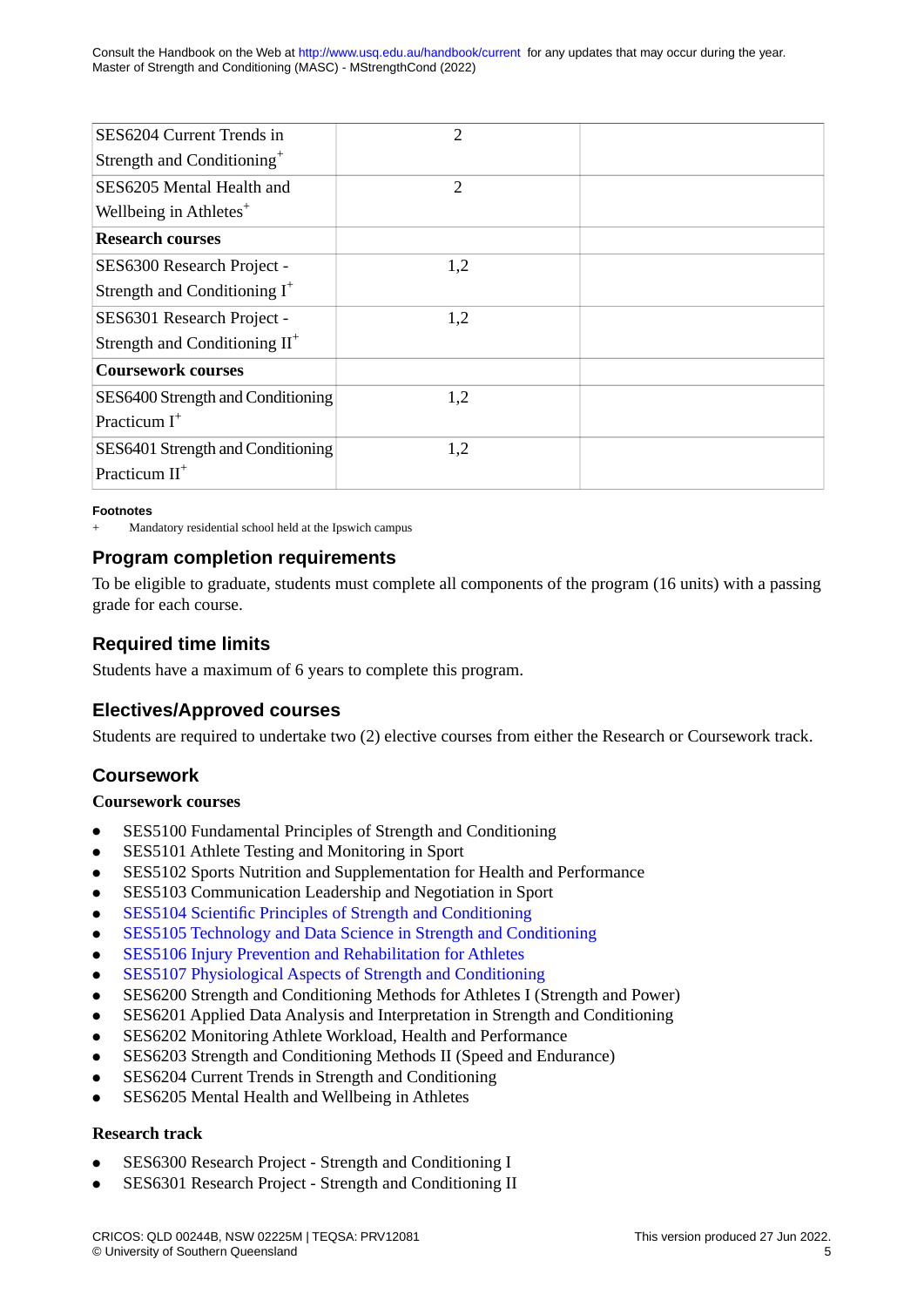#### **Coursework track**

- SES6400 Strength and Conditioning Practicum I
- SES6401 Strength and Conditioning Practicum II

### **IT requirements**

Students should visit the USQ [minimum computing standards](http://www.usq.edu.au/current-students/ict/hardware-software) to check that their computers are capable of running the appropriate software and versions of Internet web browsers and to check the minimum and recommended standards for software.

### **Residential schools**

The attendance requirement of residential schools within this degree is indicated by the following letters: R  $=$  Recommended; HR  $=$  Highly Recommended; M  $=$  Mandatory. To find out more about [residential schools,](https://www.usq.edu.au/current-students/academic/residential-schools) visit the [Residential School Schedule](https://www.usq.edu.au/handbook/current/resschoolsched.html) to view specific dates for your degree, or visit the [Policy and Procedure](https://policy.usq.edu.au/) [Library.](https://policy.usq.edu.au/)

Students are required to attend three (2) mandatory residential schools on the Ipswich campus.

#### **Residential school 1**

- [SES5104 Scientific Principles of Strength and Conditioning](http://www.usq.edu.au/course/synopses/2022/SES5104.html)
- [SES5105 Technology and Data Science in Strength and Conditioning](http://www.usq.edu.au/course/synopses/2022/SES5105.html)
- [SES5106 Injury Prevention and Rehabilitation for Athletes](http://www.usq.edu.au/course/synopses/2022/SES5106.html)

**Residential school 2** will be 10-days across 2-weeks held Monday through to the following Friday.

- SES6200 Strength and Conditioning Methods for Athletes I (Strength and Power)
- SES6201 Applied Data Analysis and Interpretation in Strength and Conditioning
- SES6202 Monitoring Athlete Workload, Health and Performance
- SES6203 Strength and Conditioning Methods II (Speed and Endurance)
- SES6204 Current Trends in Strength and Conditioning
- SES6205 Mental Health and Wellbeing in Athletes
- SES6300 Research Project Strength and Conditioning I
- SES6301 Research Project Strength and Conditioning II
- SES6400 Strength and Conditioning Practicum I
- SES6401 Strength and Conditioning Practicum II

#### **Articulation**

Students who graduate with the Master of Strength and Conditioning are eligible to apply for Doctoral studies.

### **Exit points**

Students may exit with a [Graduate Certificate of Strength and Conditioning](./GSCC.pdf) provided they have met the requirements within the program structure of the Graduate Certificate of Strength and Conditioning.

Students may exit with a [Graduate Diploma of Strength and Conditioning](./GSCD.pdf) provided they have met the requirements within the program structure of the Graduate Diploma of Strength and Conditioning.

### **Credit**

Exemptions/credit will be assessed based on the [USQ Credit and Exemption Procedure.](https://policy.usq.edu.au/documents/131190PL)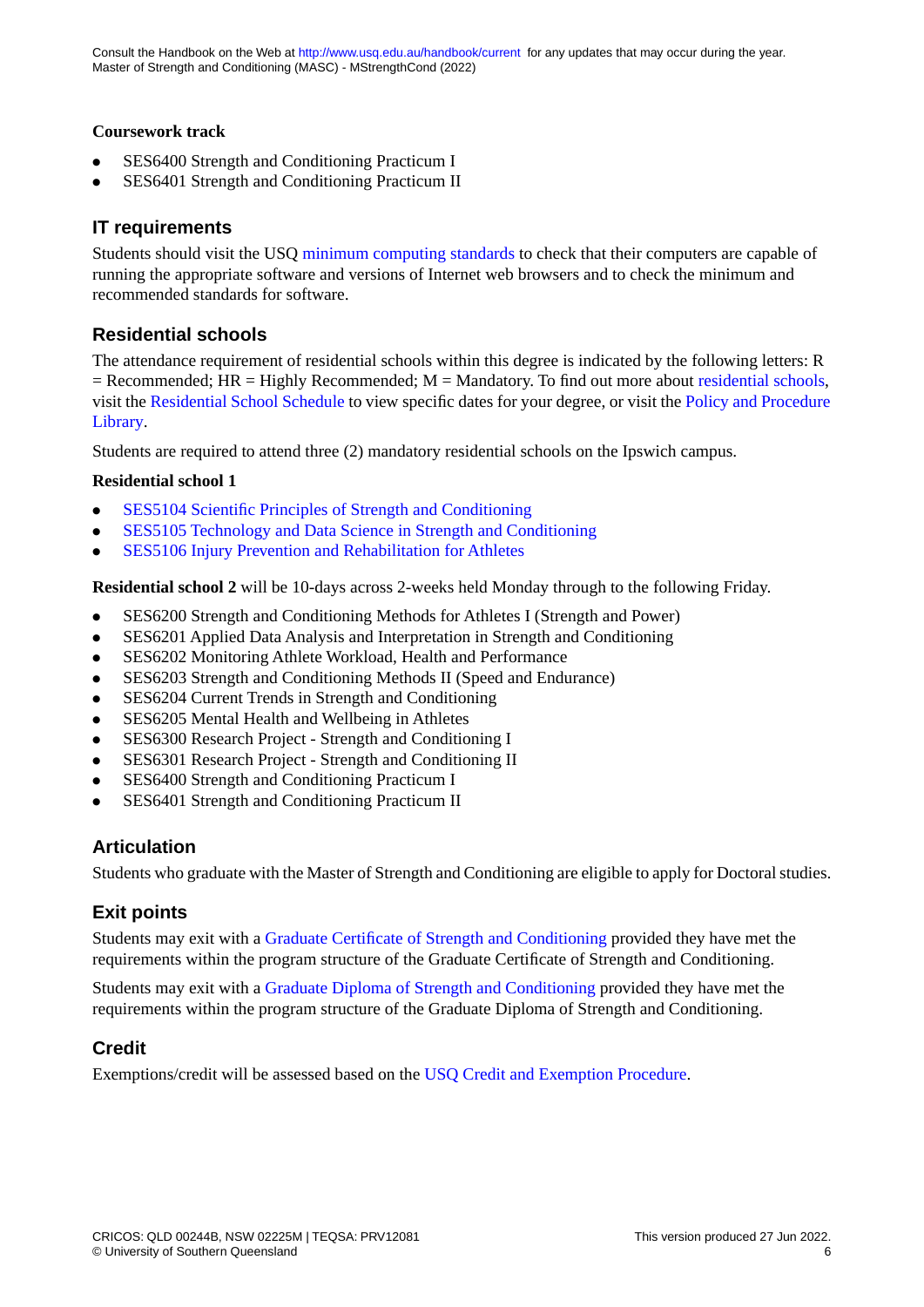## **Recommended enrolment pattern - commencing in Semester 1 2023 (full-time)**

Students are able to enrol in any offered mode of a course (on-campus, external or online), regardless of the program mode of study they enrolled in.

| Course                                                                                                     |      | Year of program and semester in which course |                | is normally studied      |              | Residential<br>school | <b>Enrolment requirements</b> |                                                                                                                                                  |
|------------------------------------------------------------------------------------------------------------|------|----------------------------------------------|----------------|--------------------------|--------------|-----------------------|-------------------------------|--------------------------------------------------------------------------------------------------------------------------------------------------|
|                                                                                                            |      | On-campus<br>(ONC)                           |                | <b>External</b><br>(EXT) |              | Online<br>(ONL)       |                               |                                                                                                                                                  |
|                                                                                                            | Year | Sem                                          | Year           | Sem                      | Year         | Sem                   |                               |                                                                                                                                                  |
| Year 1 / Semester 1                                                                                        |      |                                              |                |                          |              |                       |                               |                                                                                                                                                  |
| SES5100 Fundamental Principles of Strength and<br>Conditioning                                             |      |                                              |                |                          | 1            | 1                     |                               |                                                                                                                                                  |
| SES5101 Athlete Testing and Monitoring in Sport                                                            |      |                                              |                |                          | 1            | 1                     |                               |                                                                                                                                                  |
| SES5102 Sports Nutrition and Supplementation for Health<br>and Performance                                 |      |                                              |                |                          | $\mathbf{1}$ | 1                     |                               |                                                                                                                                                  |
| SES5103 Communication Leadership and Negotiation in<br>Sport                                               |      |                                              |                |                          | 1            | 1                     |                               |                                                                                                                                                  |
| Year 1 / Semester 2                                                                                        |      |                                              |                |                          |              |                       |                               |                                                                                                                                                  |
| SES5104 Scientific Principles of Strength and Conditioning                                                 |      |                                              | 1              | 2                        |              |                       | М                             | Pre-requisite: Students must<br>be enrolled in one of the fol<br>lowing Programs: MASC or<br><b>GSCC or GSCD</b>                                 |
| SES5105 Technology and Data Science in Strength and<br>Conditioning                                        |      |                                              | 1              | $\overline{2}$           |              |                       | M                             | Pre-requisite: Students must<br>be enrolled in one of the fol<br>lowing Programs: MASC or<br><b>GSCC or GSCD</b>                                 |
| SES5106 Injury Prevention and Rehabilitation for Athletes<br>SES5107 Physiological Aspects of Strength and |      |                                              | $\mathbf{1}$   | $\overline{2}$           | 1            | $\overline{c}$        | M                             | Pre-requisite: Students must<br>be enrolled in one of the fol<br>lowing Programs: MASC or<br><b>GSCC or GSCD</b><br>Pre-requisite: Students must |
| Conditioning<br>Year 2 / Semester 1<br>SES6200 Strength and Conditioning Methods for Athletes              |      |                                              | 2              | 1                        |              |                       | M                             | be enrolled in one of the fol<br>lowing Programs: MASC or<br>GSCC or GSCD                                                                        |
| I (Strength and Power) <sup>+</sup>                                                                        |      |                                              |                |                          |              |                       |                               |                                                                                                                                                  |
| SES6201 Applied Data Analysis and Interpretation in                                                        |      |                                              | $\overline{2}$ | 1                        |              |                       | M                             |                                                                                                                                                  |
| Strength and Conditioning <sup>+</sup>                                                                     |      |                                              |                |                          |              |                       |                               |                                                                                                                                                  |
| SES6202 Monitoring Athlete Workload, Health and<br>Performance <sup>+</sup>                                |      |                                              | 2              | 1                        |              |                       | M                             |                                                                                                                                                  |
| Plus one of the following courses                                                                          |      |                                              |                |                          |              |                       |                               |                                                                                                                                                  |
| SES6300 Research Project - Strength and Conditioning                                                       |      |                                              | 2              | 1,2                      |              |                       | M                             |                                                                                                                                                  |
| SES6400 Strength and Conditioning Practicum I <sup>#+</sup>                                                |      |                                              | $\overline{c}$ | 1,2                      |              |                       | M                             |                                                                                                                                                  |
| Year 2 / Semester 2                                                                                        |      |                                              |                |                          |              |                       |                               |                                                                                                                                                  |
|                                                                                                            |      |                                              |                |                          |              |                       |                               |                                                                                                                                                  |
| SES6203 Strength and Conditioning Methods II (Speed<br>and Endurance)                                      |      |                                              | 2              | 2                        |              |                       | M                             |                                                                                                                                                  |
| SES6204 Current Trends in Strength and Conditioning                                                        |      |                                              | $\overline{2}$ | $\overline{c}$           |              |                       | M                             |                                                                                                                                                  |
| SES6205 Mental Health and Wellbeing in Athletes                                                            |      |                                              | $\overline{2}$ | 2                        |              |                       | M                             |                                                                                                                                                  |
| Plus one of the following courses                                                                          |      |                                              |                |                          |              |                       |                               |                                                                                                                                                  |
| SES6301 Research Project - Strength and Conditioning<br>$II+\sqrt{2}$                                      |      |                                              | 2              | 1,2                      |              |                       | M                             |                                                                                                                                                  |
| CRICOS: QLD 00244B, NSW 02225M   TEQSA: PRV12081                                                           |      |                                              |                |                          |              |                       |                               | This version produced 27 Jun 2022.                                                                                                               |

© University of Southern Queensland 7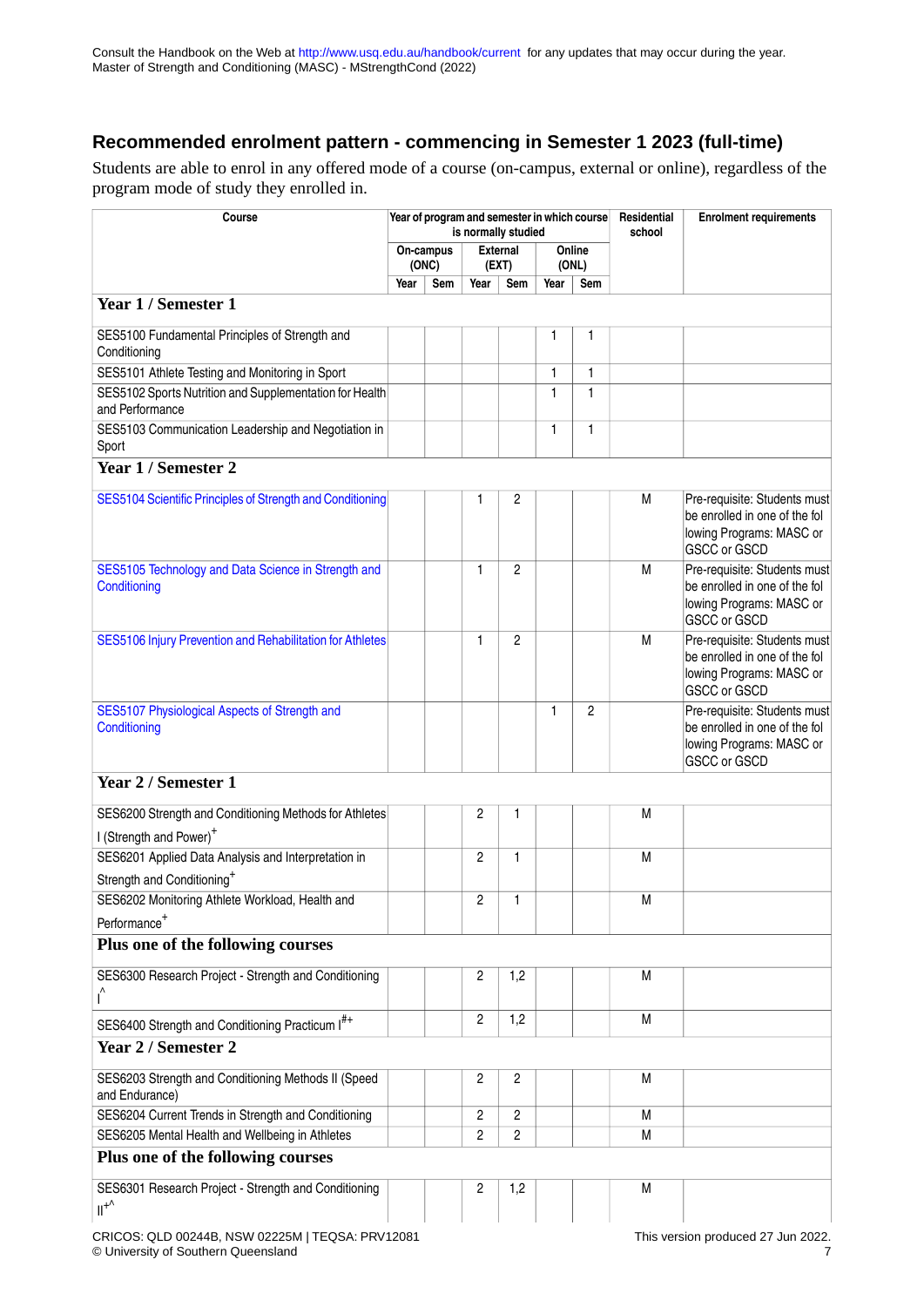Consult the Handbook on the Web at<http://www.usq.edu.au/handbook/current>for any updates that may occur during the year. Master of Strength and Conditioning (MASC) - MStrengthCond (2022)

| Course                                                       |                    | Year of program and semester in which course | is normally studied |         |                 | Residential<br>school | <b>Enrolment requirements</b> |  |
|--------------------------------------------------------------|--------------------|----------------------------------------------|---------------------|---------|-----------------|-----------------------|-------------------------------|--|
|                                                              | On-campus<br>(ONC) |                                              | External<br>(EXT)   |         | Online<br>(ONL) |                       |                               |  |
|                                                              | Year               | Sem                                          | Year                | Sem     | Year            | Sem                   |                               |  |
| SES6401 Strength and Conditioning Practicum II <sup>#+</sup> |                    |                                              | -                   | റ<br>ے, |                 |                       | М                             |  |

**Footnotes**

+ Course will be offered in 2024

A<br>
Research track<br>  $#$  Coursework tra

Coursework track

### **Recommended enrolment pattern - commencing in Semester 2 2022 (full-time)**

Students are able to enrol in any offered mode of a course (on-campus, external or online), regardless of the program mode of study they enrolled in.

| Course                                                                     |      |                    | Year of program and semester in which course<br>is normally studied |                          |      | Residential<br>school | <b>Enrolment requirements</b> |                                                                                                                  |
|----------------------------------------------------------------------------|------|--------------------|---------------------------------------------------------------------|--------------------------|------|-----------------------|-------------------------------|------------------------------------------------------------------------------------------------------------------|
|                                                                            |      | On-campus<br>(ONC) |                                                                     | <b>External</b><br>(EXT) |      | Online<br>(ONL)       |                               |                                                                                                                  |
|                                                                            | Year | Sem                | Year                                                                | Sem                      | Year | Sem                   |                               |                                                                                                                  |
| Year 1 / Semester 2                                                        |      |                    |                                                                     |                          |      |                       |                               |                                                                                                                  |
| SES5104 Scientific Principles of Strength and Conditioning                 |      |                    | 1                                                                   | 2                        |      |                       | M                             | Pre-requisite: Students must<br>be enrolled in one of the fol<br>lowing Programs: MASC or<br><b>GSCC or GSCD</b> |
| SES5105 Technology and Data Science in Strength and<br>Conditioning        |      |                    | 1                                                                   | $\overline{2}$           |      |                       | M                             | Pre-requisite: Students must<br>be enrolled in one of the fol<br>lowing Programs: MASC or<br>GSCC or GSCD        |
| SES5106 Injury Prevention and Rehabilitation for Athletes                  |      |                    | 1                                                                   | $\overline{2}$           |      |                       | М                             | Pre-requisite: Students must<br>be enrolled in one of the fol<br>lowing Programs: MASC or<br>GSCC or GSCD        |
| SES5107 Physiological Aspects of Strength and<br>Conditioning              |      |                    |                                                                     |                          | 1    | $\overline{c}$        |                               | Pre-requisite: Students must<br>be enrolled in one of the fol<br>lowing Programs: MASC or<br><b>GSCC or GSCD</b> |
| Year 2 / Semester 1                                                        |      |                    |                                                                     |                          |      |                       |                               |                                                                                                                  |
| SES5100 Fundamental Principles of Strength and<br>Conditioning             |      |                    |                                                                     |                          | 1    | 1                     |                               |                                                                                                                  |
| SES5101 Athlete Testing and Monitoring in Sport                            |      |                    |                                                                     |                          | 1    | 1                     |                               |                                                                                                                  |
| SES5102 Sports Nutrition and Supplementation for Health<br>and Performance |      |                    |                                                                     |                          | 1    | 1                     |                               |                                                                                                                  |
| SES5103 Communication Leadership and Negotiation in<br>Sport               |      |                    |                                                                     |                          | 1    | $\mathbf{1}$          |                               |                                                                                                                  |
| Year 2 / Semester 2                                                        |      |                    |                                                                     |                          |      |                       |                               |                                                                                                                  |
| SES6203 Strength and Conditioning Methods II (Speed<br>and Endurance)      |      |                    | 2                                                                   | $\overline{2}$           |      |                       | M                             |                                                                                                                  |
| SES6204 Current Trends in Strength and Conditioning                        |      |                    | 2                                                                   | 2                        |      |                       | М                             |                                                                                                                  |
| SES6205 Mental Health and Wellbeing in Athletes                            |      |                    | $\overline{c}$                                                      | $\overline{c}$           |      |                       | M                             |                                                                                                                  |
| Plus one of the following courses                                          |      |                    |                                                                     |                          |      |                       |                               |                                                                                                                  |
| SES6301 Research Project - Strength and Conditioning<br>$II^{+\wedge}$     |      |                    | 2                                                                   | 1,2                      |      |                       | M                             |                                                                                                                  |
| SES6401 Strength and Conditioning Practicum II <sup>#+</sup>               |      |                    | 2                                                                   | 1,2                      |      |                       | M                             |                                                                                                                  |